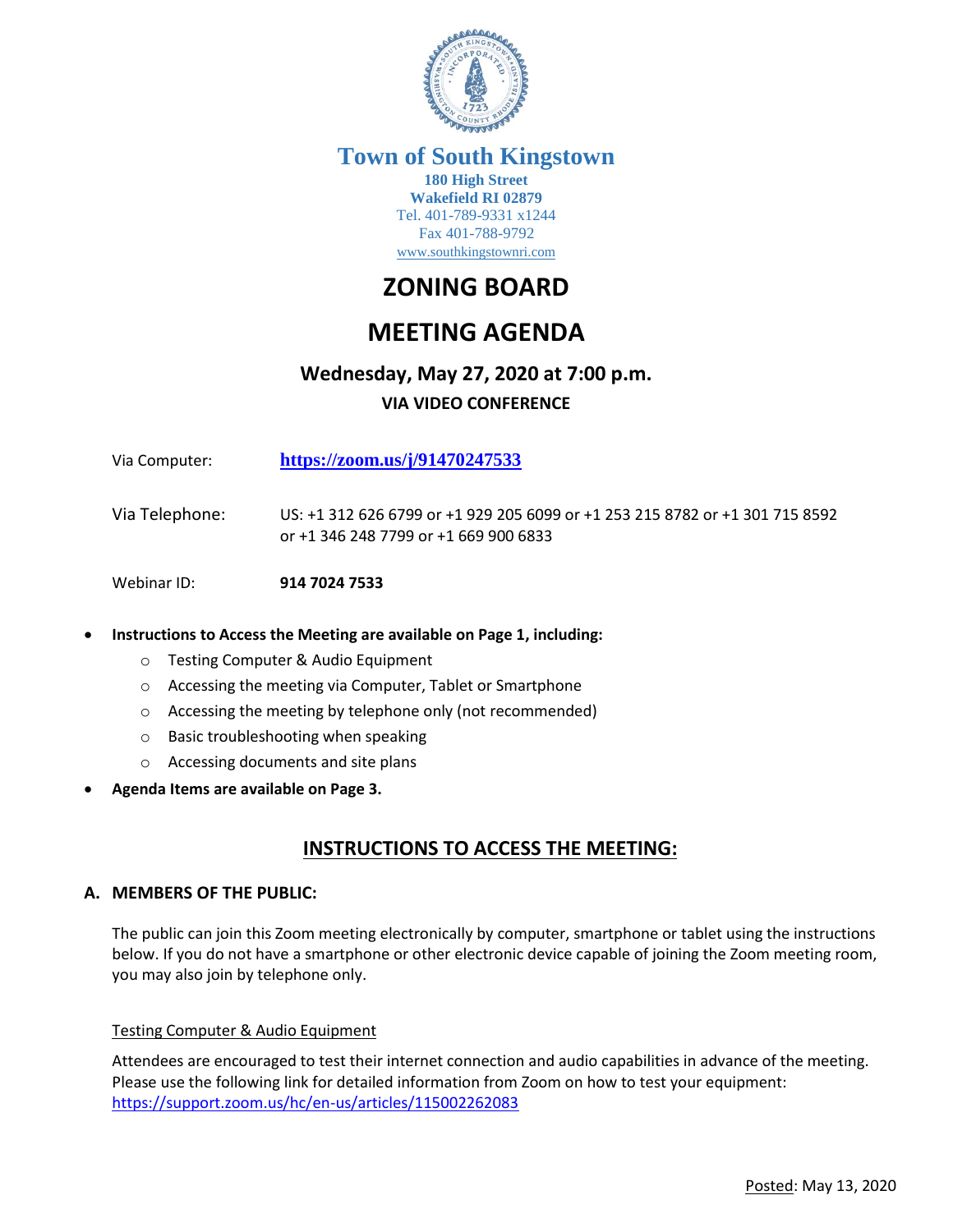#### Accessing the Zoom Meeting via Computer, Tablet or Smartphone:

- **Click on this link to join the meeting**: **<https://zoom.us/j/91470247533>**
- When prompted you will be asked to join via computer audio, or telephone. Use of computer audio is recommended, however you can also use your telephone for audio.
- When you enter the meeting room, your phone will be muted.
- You will be able to view site plans, see members, and listen to discussion in the Zoom meeting
- If you would like to speak during the meeting, use the 'raise your hand' feature of the Zoom platform to inform the host. Speakers will be recognized individually by the Zoning Board chair. Once recognized you can share your comments via audio.

#### Accessing the Meeting by Telephone Only:

- If you do not have access to a device capable of accessing the internet-based Zoom meeting, you may use your telephone to join the meeting.
- **Dial this phone number to join the meeting**: Or Telephone: (For higher quality, dial a number based on your current location):
	- $\circ$  +1 929 205 6099;
	- $\circ$  or +1 312 626 6799;
	- $\circ$  or +1 669 900 6833;
	- o or +1 253 215 8782;
	- o or +1 301 715 8592;
	- o or +1 346 248 7799
- If prompted to enter a Webinar ID, use your phone to dial the following ID: 918 243 649
- When you join the meeting, your phone will be muted.
- If you would like to speak regarding an application, dial \*9 to 'raise your hand,' and inform the host. You will be recognized to speak. Once recognized to speak you dial \*6 to mute or unmute your telephone.

#### Basic Troubleshooting when Speaking:

If you have been recognized to speak, but cannot be heard in the Zoom meeting use the following steps to troubleshoot your computer audio, or telephone connection.

- Ensure your microphone or telephone is unmuted. For users joining the meeting in the virtual meeting room you will find your 'mute' control in the lower left hand corner of the Zoom meeting screen. For telephone only users, dial \*6.
- If you still cannot be heard and have joined by computer audio, you may need to switch to a telephone to improve the audio connection. Click on the 'drop-down' menu located beside the 'mute' control on the screen to change your audio connection to telephone. Use the information that pops-up on the Zoom screen to join the meeting using a telephone. You will need to enter a meeting id after calling the phone number, and a participant ID.
- If you are still unable to be heard, you may need to disconnect from the Zoom meeting and rejoin. If you rejoin the meeting and still cannot speak, use the 'Q&A' function on the Zoom screen to inform the host that you cannot be heard.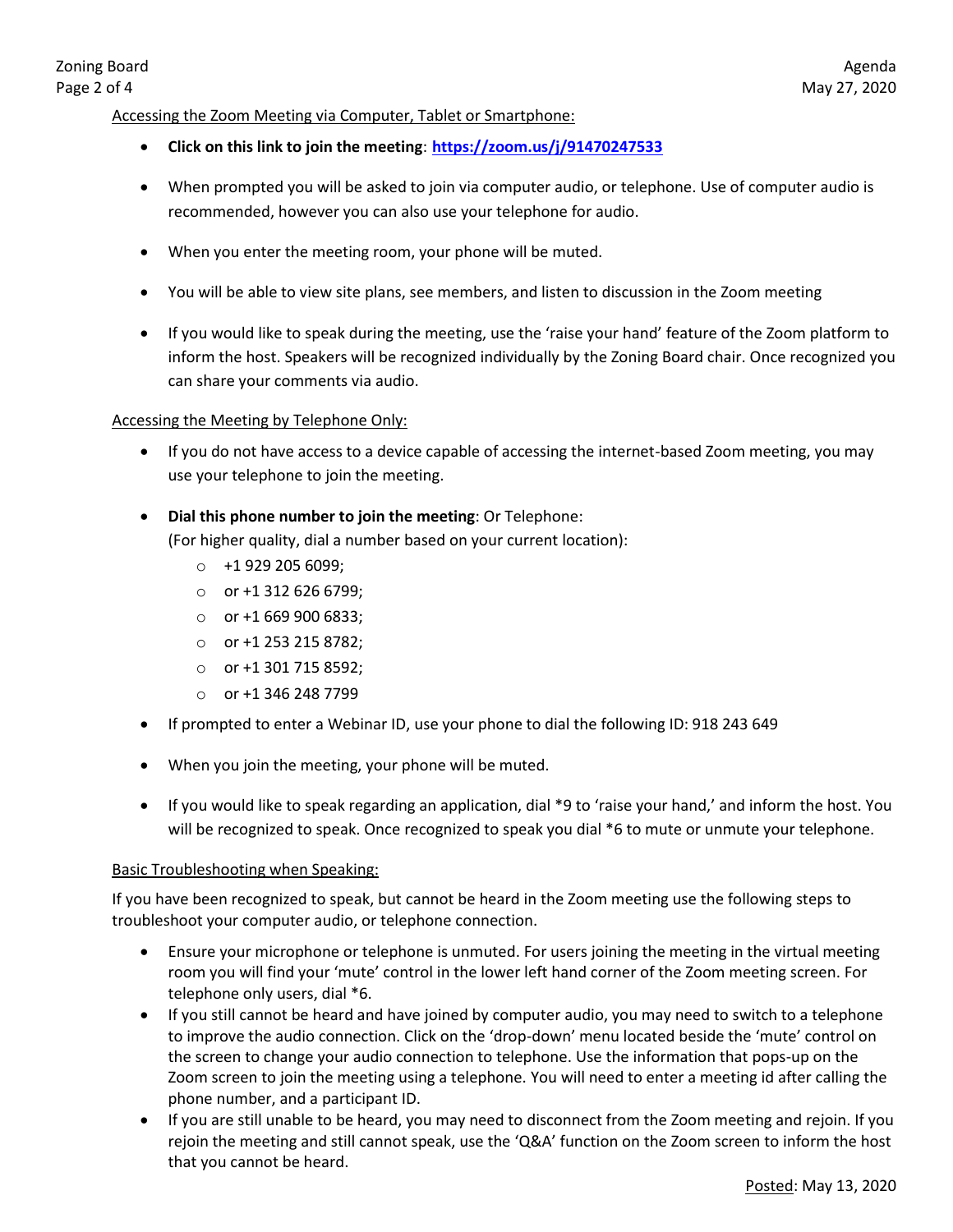#### Accessing Documents & Site Plans:

To access documents, and view site plans discussed during a meeting, please use the links on the meeting agenda.

#### **B. APPLICANTS, BOARD MEMBERS & INVITED GUESTS**

Applicants, Board members and invited guests should use the invitation provided via email to access the meeting. If you cannot find the email invitation provided to you in advance of the meeting you may join using the instructions above for public access.

## **AGENDA:**

#### **A. CALL TO ORDER**

#### **B. ROLL CALL AND INTRODUCTION**

#### **C. AGENDA ITEMS:**

**I. Petition of Michael & Bertha Murcier**, **23 Crescent Beach Drive**, **Enfield, CT** for a **Dimensional Variance Extension** under the Zoning Ordinance as follows: Request for third one-year extension of expiration date for the **Dimensional Variance** granted on April 19, 2017 and recorded on May 1, 2017 for property owned by **Michael and Bertha Murcier**, 23 Crescent Beach Road, Enfield, CT for a Dimensional Variance to construct a 24' x 24' dwelling closer to a front line than permitted in an R-80 zone. (40' required-31.7' requested). Premises located at Green Hill Beach Road, South Kingstown, RI, Assessor's Map 96-1, Lot 105, Section 504 and 907. **Request made pursuant to Sec. 910(B) of the Zoning Ordinance. Applicant requests an extension of the expiration date from July 1, 2020 to July 1, 2021.**

| 0 Green Hill Beach Road, Request 3rd Ext. Variance        | <b>0 Green Hill Beach Rd, Variance Decision May 2017</b> |
|-----------------------------------------------------------|----------------------------------------------------------|
| <b>0 Green Hill Beach Rd, Variance Decision July 2018</b> | <b>0 Green Hill Beach Rd, Variance Decision May 2019</b> |
| 0 Green Hill Beach Rd, Legal Notice Variance              | <b>0 Green Hill Beach Road, Owner Authorization Form</b> |

**II. Petition of Michael & Bertha Murcier**, **23 Crescent Beach Drive**, **Enfield, CT** for a **Special Use Permit Extension** under the Zoning Ordinance as follows Request for third one-year extension of expiration date for **Special Use Permit** granted on November 16, 2016 and recorded on December 14, 2016 for property owned by **Michael and Bertha Murcier**, 23 Crescent Beach Road, Enfield, CT for a **Special Use Permit** to install an onsite wastewater treatment system (OWTS) closer to a wetland than permitted in an R-80 Zone (150' required – 83' requested). Premises located at Green Hill Beach Road, South Kingstown, RI, Assessor's Map 96-1, Lot 105, Section 504 and 907. **Request made pursuant to Sec. 910(B) of the Zoning Ordinance. Applicant requests an extension of the expiration date from July 1, 2020 to July 1, 2021.**

| 0 Green Hill Beach Rd, Request 3rd Ext. SUP   | <b>0 Green Hill Beach Rd, SUP Decision Dec. 2016</b>     |
|-----------------------------------------------|----------------------------------------------------------|
| 0 Green Hill Beach Rd, SUP Decision July 2018 | <b>0 Green Hill Beach Rd, SUP Decision May 2019</b>      |
| 0 Green Hill Beach Rd, Legal Notice SUP       | <b>0 Green Hill Beach Road, Owner Authorization Form</b> |